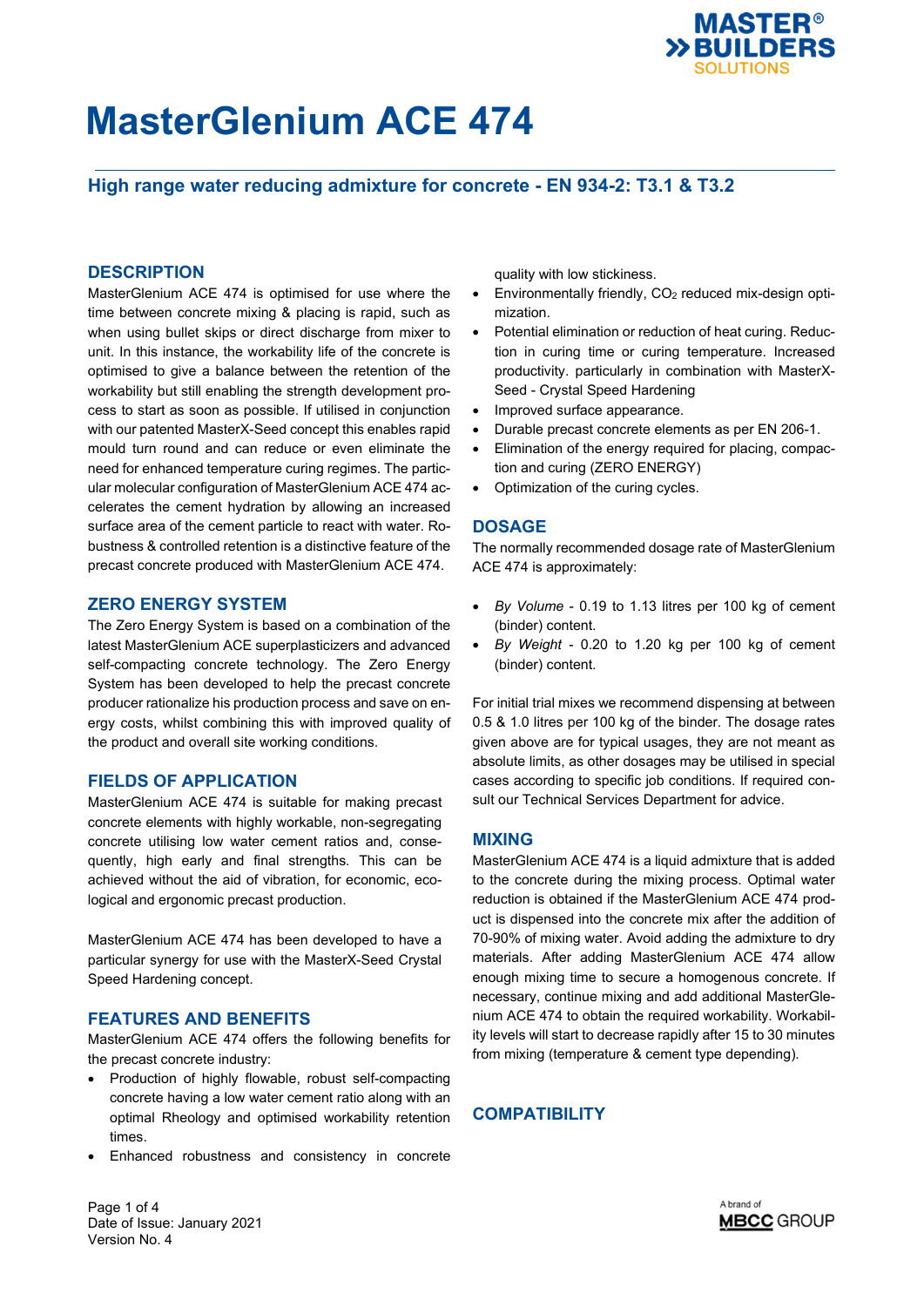

# **High range water reducing admixture for concrete - EN 934-2: T3.1 & T3.2**

MasterGlenium ACE 474 can be used with all types of EN 197 Cements. For use with other special cements, contact our Technical Services Department.

MasterGlenium ACE 474 should not be pre-mixed with other admixtures. If other admixtures are to be used in concrete containing MasterGlenium ACE 474 they must be dispensed separately.

MasterGlenium ACE 474 is compatible and recommended for use with:

- MasterX-Seed Crystal Speed Hardening Concept for accelerated early strengths
- MasterMatrix to modify the viscosity of SCC.
- MasterFinish, demoulding agents for easy formwork removal and improved finish.
- MasterKure, curing compounds for highly efficient water retention and friendly use.

MasterGlenium ACE 474 is **not compatible** with all admixtures of MasterRheobuild series.

When such complimentary admixtures are required it is important that laboratory trials are performed, prior to any supply, to determine the respective dosages of any complimentary admixture, and the suitability, in the fresh and hardened state, of the resultant concrete. In these circumstances we recommend that you consult our Technical Services Department for further advice.

## **PACKAGING**

MasterGlenium ACE 474 is supplied in Bulk, 1000-litre IBC's and 15-litre containers.

#### **CONTACT DETAILS**

Master Builders Solutions UK Ltd, Swinton Hall Road, Swinton, Manchester, M27 4EU Tel: +44 (0) 161 727 6300 [www.master-builders-solutions.com/en-gb](http://www.master-builders-solutions.com/en-gb)



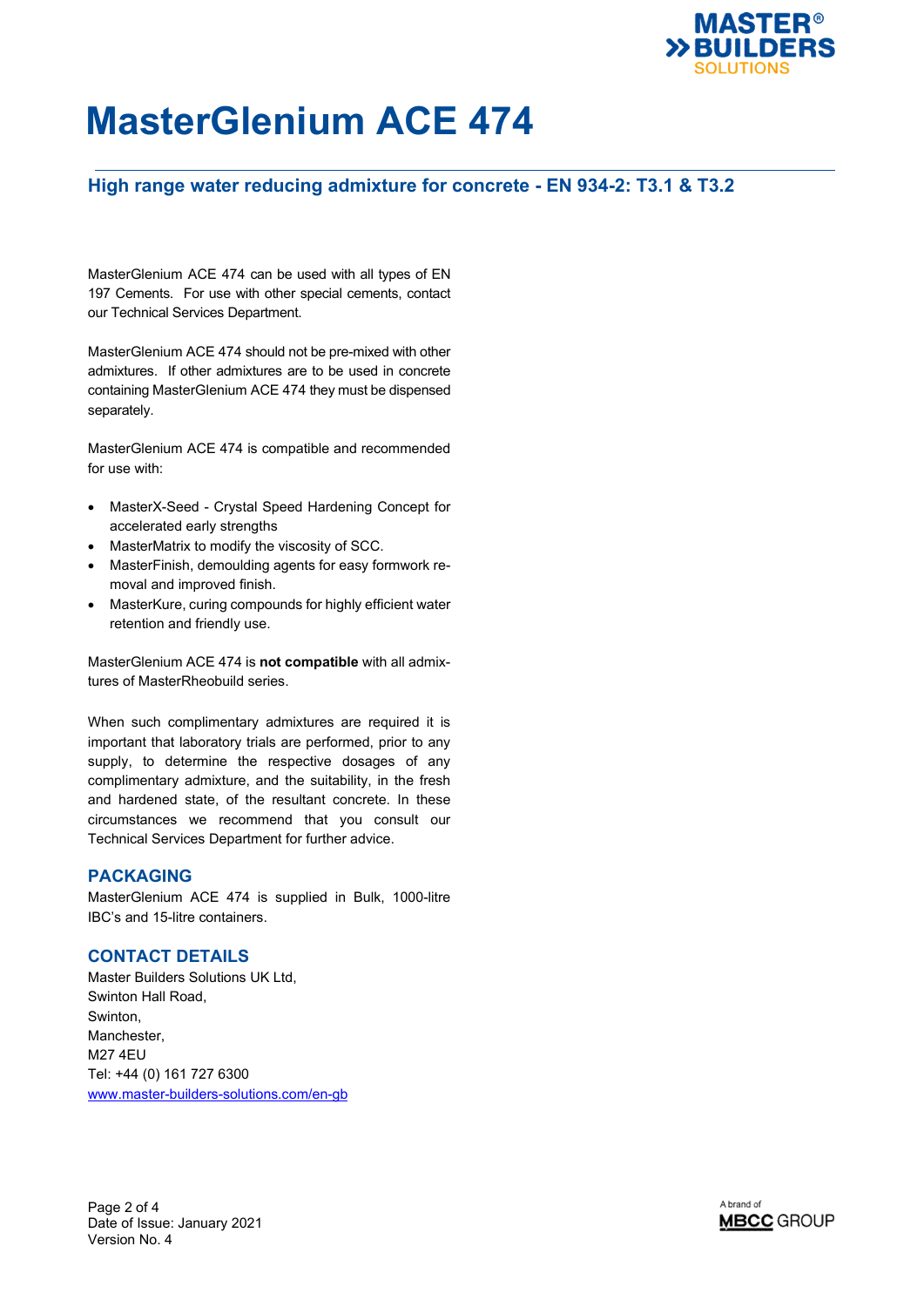

# **High range water reducing admixture for concrete - EN 934-2: T3.1 & T3.2**

| <b>Product Data</b>          |                                                                                                                                                                                                                                                                                                                  |
|------------------------------|------------------------------------------------------------------------------------------------------------------------------------------------------------------------------------------------------------------------------------------------------------------------------------------------------------------|
| Appearance:                  | Yellow liquid                                                                                                                                                                                                                                                                                                    |
| Specific gravity @ 20°C:     | $1.06 \pm 0.02$ g/cm <sup>3</sup>                                                                                                                                                                                                                                                                                |
| pH-value:                    | $6.0 \pm 1$                                                                                                                                                                                                                                                                                                      |
| Alkali content (%):          | $\leq 0.50$ by mass                                                                                                                                                                                                                                                                                              |
| Chloride content (%):        | $\leq 0.10$ by mass                                                                                                                                                                                                                                                                                              |
| Corrosion behaviour:         | Contains only components according to BS EN 934-<br>1:2008, Annex A.1                                                                                                                                                                                                                                            |
| Air Content:                 | Fulfilled                                                                                                                                                                                                                                                                                                        |
| Water reduction:             | $\geq$ 112% of Reference mix                                                                                                                                                                                                                                                                                     |
| Increase in consistence:     | Increase of ≥ 120mm from initial slump or ≥ 160mm from<br>initial flow                                                                                                                                                                                                                                           |
| Retention of consistence:    | At 30 mins ≥ Reference mix at initial                                                                                                                                                                                                                                                                            |
| Compressive strength:        | Fulfilled                                                                                                                                                                                                                                                                                                        |
| Durability:                  | <b>NPD</b>                                                                                                                                                                                                                                                                                                       |
| Dangerous substances:        | <b>NPD</b>                                                                                                                                                                                                                                                                                                       |
| <b>Logistics</b>             |                                                                                                                                                                                                                                                                                                                  |
| Shelf life:                  | 12 months if stored according to manufacturer's instructions<br>in unopened container.                                                                                                                                                                                                                           |
| Storage conditions:          | Store in original sealed containers and at temperatures be-<br>tween 5°C and 30°C. Store under cover, out of direct sun-<br>light and protect from extremes of temperature. Failure to<br>comply with the recommended storage conditions may re-<br>sult in premature deterioration of the product or packaging. |
| Handling and transportation: | Refer to MasterGlenium ACE 474 Safety Data Sheet                                                                                                                                                                                                                                                                 |
| Disposal:                    | Refer to MasterGlenium ACE 474 Safety Data Sheet                                                                                                                                                                                                                                                                 |



**EN 934-2: T3.1 & T3.2** Declaration of Performance can be found at www.master-builders-solutions.com/en-gb